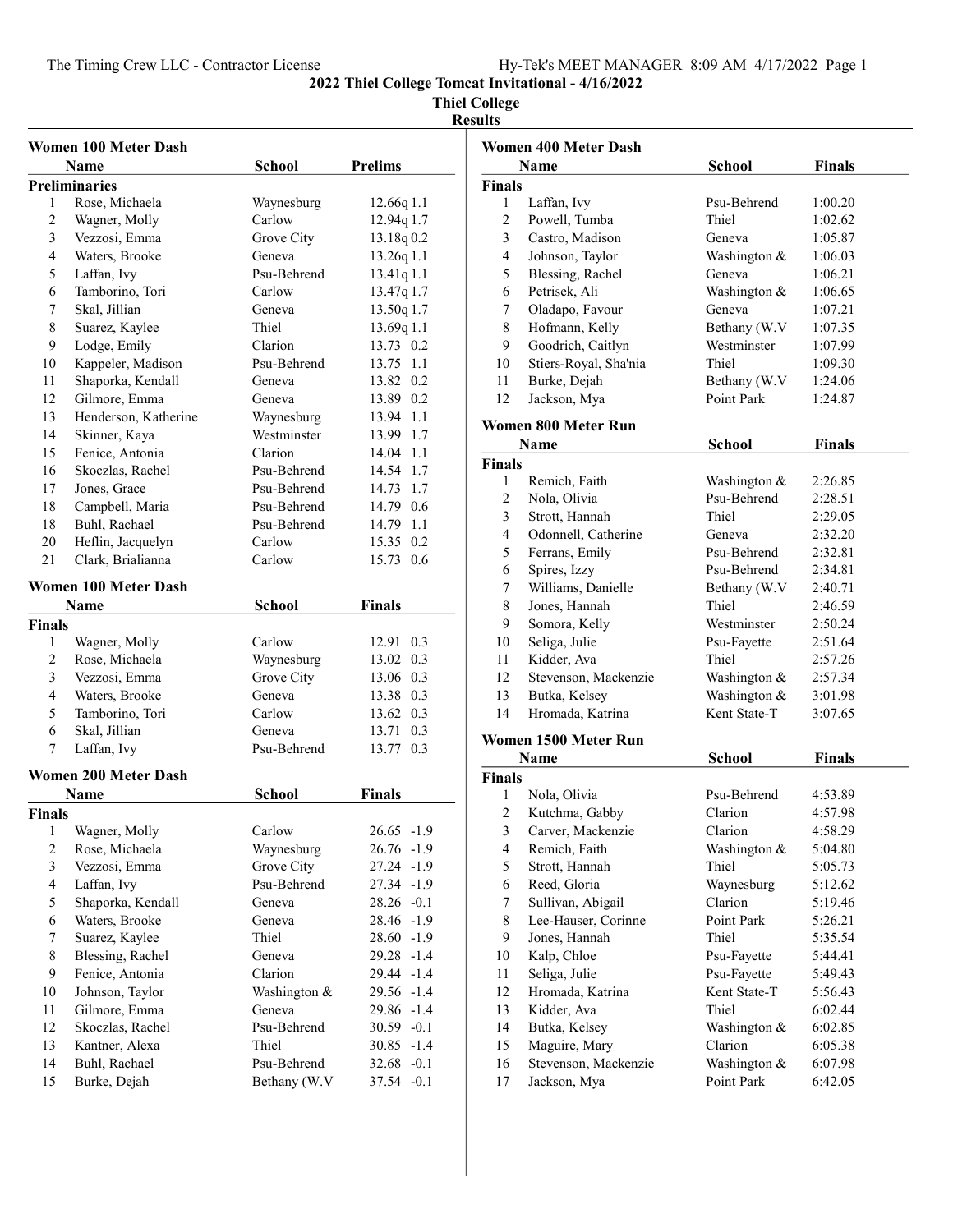Thiel College

Result

|                          | Women 5000 Meter Run                 |               |                     |
|--------------------------|--------------------------------------|---------------|---------------------|
|                          | Name                                 | School        | <b>Finals</b>       |
| Finals                   |                                      |               |                     |
| $\mathbf{1}$             | Schrantz, Katie                      | Westminster   | 18:46.60            |
| 2                        | Carr, Cassie                         | Washington &  | 18:46.94            |
| 3                        | Mennetti, Jaci                       | Geneva        | 19:28.93            |
| 4                        | Kalp, Chloe                          | Psu-Fayette   | 20:27.20            |
| 5                        | Royhab, Bailey                       | Clarion       | 20:30.62            |
| 6                        | Lisotto, Amanda                      | Point Park    | 22:55.53            |
| 7                        | Swantner, Megan                      | Psu-Behrend   | 23:12.50            |
|                          | Women 10000 Meter Run                |               |                     |
|                          | <b>Name</b>                          | <b>School</b> | Finals              |
| <b>Finals</b>            |                                      |               |                     |
| 1                        | Farson, Allison                      | Clarion       | 40:59.55            |
|                          |                                      |               |                     |
|                          | Women 100 Meter Hurdles              |               |                     |
|                          | Name                                 | <b>School</b> | <b>Prelims</b>      |
|                          | <b>Preliminaries</b>                 |               |                     |
| 1                        | Younger, Olivia                      | Geneva        | $15.94q - 0.7$      |
| 2                        | Swartzbaugh, Naomi                   | Geneva        | $16.82q - 0.7$      |
| 3                        | Main, Emily                          | Thiel         | $17.11q - 0.7$      |
| 4                        | Clark, Aliza                         | Bethany (W.V  | 17.96q-0.7          |
| 5                        | Sharrow, Kaylen                      | Clarion       | $18.51q - 0.7$      |
| 6                        | Kantner, Alexa                       | Thiel         | 18.78q-0.7          |
| 7                        | Petrisek, Ali                        | Washington &  | 18.83q-0.7          |
|                          | <b>Women 100 Meter Hurdles</b>       |               |                     |
|                          | <b>Name</b>                          | <b>School</b> | <b>Finals</b>       |
| <b>Finals</b>            |                                      |               |                     |
| 1                        | Younger, Olivia                      | Geneva        | 15.94 NWI           |
| 2                        | Swartzbaugh, Naomi                   | Geneva        | 16.82 NWI           |
| 3                        | Main, Emily                          | Thiel         | 17.11<br>NWI        |
| 4                        | Clark, Aliza                         | Bethany (W.V  | 17.96 NWI           |
| 5                        | Sharrow, Kaylen                      | Clarion       | 18.51<br>NWI        |
| 6                        | Kantner, Alexa                       | Thiel         | 18.78 NWI           |
| 7                        | Petrisek, Ali                        | Washington &  | 18.83<br><b>NWI</b> |
|                          |                                      |               |                     |
|                          | Women 400 Meter Hurdles              |               |                     |
|                          | Name                                 | School        | Finals              |
| Finals                   |                                      |               |                     |
| 1                        | Younger, Olivia                      | Geneva        | 1:08.15             |
| $\overline{2}$           | Hartner, Jadyn                       | Washington &  | 1:09.14             |
| 3                        | Swartzbaugh, Naomi                   | Geneva        | 1:13.37             |
| $\overline{\mathcal{L}}$ | Smith, Christina                     | Carlow        | 1:14.48             |
| 5                        | Allen, Ivy                           | Waynesburg    | 1:17.61             |
| 6                        | Paxton, Allison                      | Bethany (W.V  | 1:21.76             |
| 7                        | Main, Emily                          | Thiel         | 1:23.15             |
| 7                        | Reed, Gloria                         | Waynesburg    | 1:23.15             |
|                          | <b>Women 3000 Meter Steeplechase</b> |               |                     |
|                          | <b>Name</b>                          | <b>School</b> | <b>Finals</b>       |
| <b>Finals</b>            |                                      |               |                     |
| 1                        | Schaller, Haley                      | Clarion       | 12:01.45            |
| 2                        | Kosanovic, Courtney                  | Clarion       | 12:24.21            |
|                          |                                      |               |                     |

| ults                 |                                                               |                    |                       |
|----------------------|---------------------------------------------------------------|--------------------|-----------------------|
| 3                    | Sargent, Courtney                                             | Achilles Run       | 12:25.27              |
| 4                    | Boyd, Alyssa                                                  | Point Park         | 12:31.59              |
| 5                    | Hupp, Kenzie                                                  | Westminster        | 13:42.75              |
|                      | Women 4x100 Meter Relay                                       |                    |                       |
|                      | Team                                                          | <b>Relay</b>       | <b>Finals</b>         |
| <b>Finals</b>        |                                                               |                    |                       |
| 1                    | Westminster (Pa.)                                             | A                  | 51.15                 |
| $\mathfrak{D}$       | Geneva                                                        | A                  | 52.25                 |
|                      |                                                               |                    |                       |
|                      | 1) Waters, Brooke<br>3) Shaporka, Kendall                     | 4) Younger, Olivia | 2) O'Connor, Elissa   |
| 3                    | Clarion                                                       | A                  | 53.07                 |
|                      | 1) Beard, Delaney                                             | 2) Fenice, Antonia |                       |
|                      | 3) Lodge, Emily                                               |                    | 4) Sharrow, Kaylen    |
| 4                    | Thiel                                                         | A                  | 53.33                 |
|                      | 1) Main, Emily                                                | 2) Suarez, Kaylee  |                       |
|                      | 3) Stiers-Royal, Sha'nia                                      | 4) Powell, Tumba   |                       |
|                      | 5 Psu-Behrend                                                 | A                  | 53.90                 |
|                      | 1) Dietrich, Victoria                                         | 2) Laffan, Ivy     |                       |
|                      | 3) Kappeler, Madison                                          |                    | 4) Skoczlas, Rachel   |
|                      |                                                               |                    |                       |
|                      | Women 4x400 Meter Relay                                       |                    |                       |
|                      | Team                                                          | Relay              | Finals                |
| <b>Finals</b>        |                                                               |                    |                       |
| 1                    | Thiel                                                         | A                  | 4:22.06               |
|                      | 1) Suarez, Kaylee                                             | 2) Main, Emily     |                       |
|                      | 3) Stiers-Royal, Sha'nia                                      | 4) Powell, Tumba   |                       |
| $\mathbf{2}^{\circ}$ | Washington &                                                  | A                  | 4:26.08               |
|                      | 1) Petrisek, Ali                                              | 2) Johnson, Taylor |                       |
|                      | 3) Hartner, Jadyn                                             | 4) Remich, Faith   |                       |
| 3                    | Psu-Behrend                                                   | A                  | 4:26.31               |
|                      | 1) Spires, Izzy                                               |                    | 2) Skoczlas, Rachel   |
|                      | 3) Laffan, Ivy                                                |                    | 4) Kappeler, Madison  |
| 4                    | Thiel                                                         | В                  | 4:57.11               |
|                      | 1) Merlino, Isabella                                          | 2) Kidder, Ava     |                       |
|                      | 3) Jones, Hannah                                              |                    | 4) Briscoe, Lillianna |
|                      | Women High Jump                                               |                    |                       |
|                      | Starting Height: 4' 6", then up by 5 cm. increments           |                    |                       |
|                      | Name                                                          | <b>School</b>      | Finals                |
| Finals               |                                                               |                    |                       |
| 1                    | Powell, Tumba                                                 | Thiel              | 1.52m                 |
| $\overline{2}$       | Upham, Caroline                                               | Psu-Behrend        | 1.47 <sub>m</sub>     |
| $\overline{c}$       | Stiers-Royal, Sha'nia                                         | Thiel              | 1.47m                 |
| 4                    | Smith, Christina                                              | Carlow             | J1.47m                |
| 5                    | Davis, Breannda                                               | Westminster        | 1.42m                 |
| 6                    | Yurich, Madi                                                  | Thiel              | 1.37m                 |
| ---                  | Doby, Audrey                                                  | Waynesburg         | NH                    |
|                      |                                                               |                    |                       |
|                      | <b>Women Pole Vault</b>                                       |                    |                       |
|                      | Sponsor: Starting Height: 8' 00" then up by 15 cm. increments |                    |                       |
|                      | Name                                                          | <b>School</b>      | <b>Finals</b>         |
| <b>Finals</b>        |                                                               |                    |                       |
| 1                    | Campbell, Maria                                               | Psu-Behrend        | 2.75m                 |
| $\overline{c}$       | Takei, Noelani                                                | Psu-Behrend        | 2.15m                 |
|                      | Jones, Grace                                                  | Psu-Behrend        | NH                    |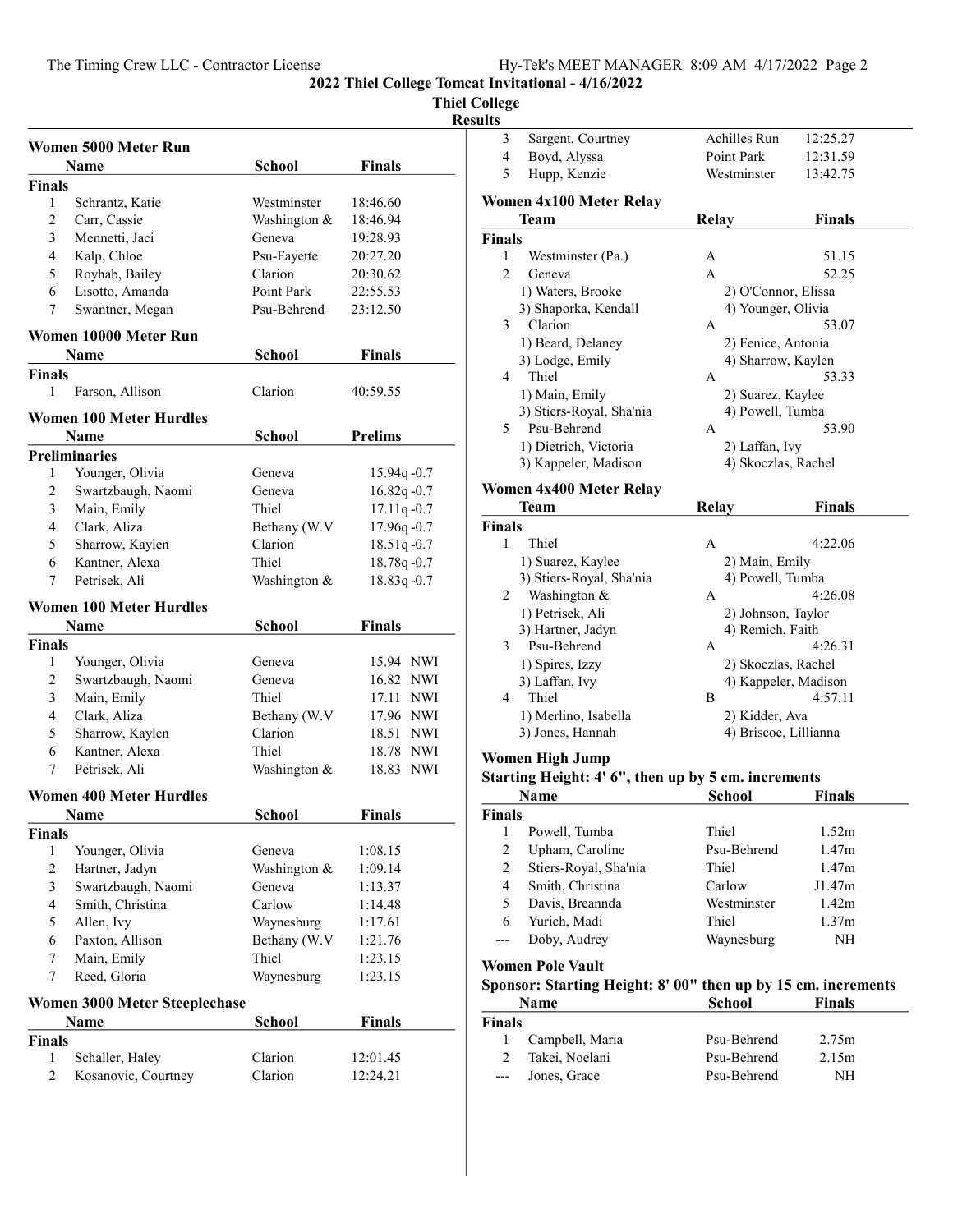2022 Thiel College Tomcat Invitational - 4/16/2022 Thiel College

|                         | Finals  (Women Pole Vault)       |                          |                   |  |
|-------------------------|----------------------------------|--------------------------|-------------------|--|
|                         | <b>Name</b>                      | <b>School</b>            | Finals            |  |
|                         | Kappeler, Madison                | Psu-Behrend              | NH                |  |
|                         | <b>Women Long Jump</b>           |                          |                   |  |
|                         | <b>Name</b>                      | School                   | <b>Finals</b>     |  |
| Finals                  |                                  |                          |                   |  |
| 1                       | Henderson, Katherine             |                          | 5.00m NWI         |  |
| $\mathfrak{2}$          | Vezzosi, Emma                    | Waynesburg<br>Grove City | $4.97m$ NWI       |  |
| 3                       | Lodge, Emily                     | Clarion                  | 4.79m NWI         |  |
| $\overline{4}$          | Main, Emily                      | Thiel                    | $4.60m$ NWI       |  |
| 5                       | McFadden, Alexis                 | Thiel                    | J4.60m NWI        |  |
| 6                       | Stiers-Royal, Sha'nia            | Thiel                    | 4.56m NWI         |  |
| 7                       | Beard, Delaney                   | Clarion                  | J4.56m NWI        |  |
| $\,$ 8 $\,$             | Smith, Christina                 | Carlow                   | $4.43m$ NWI       |  |
| 9                       | Yurich, Madi                     | Thiel                    | 4.42m NWI         |  |
| 10                      | Burns, Shannon                   | Psu-Behrend              | 4.31m NWI         |  |
| 11                      | Clark, Brialianna                | Carlow                   | $4.30m$ NWI       |  |
| 12                      | Skinner, Kaya                    | Westminster              | $4.27m$ NWI       |  |
| 13                      | Doby, Audrey                     | Waynesburg               | 4.26m NWI         |  |
| 14                      | O'Connor, Elissa                 | Geneva                   | $4.22m$ NWI       |  |
| 15                      | Hall, Malina                     | Carlow                   | 3.96m NWI         |  |
| 16                      | Upham, Caroline                  | Psu-Behrend              | 3.74m NWI         |  |
| 17                      | Douglas, Jill                    | Westminster              | 3.69m NWI         |  |
| 18                      | Heflin, Jacquelyn                | Carlow                   | 3.48m NWI         |  |
| 19                      | Tamborino, Tori                  | Carlow                   | $3.26m$ NWI       |  |
| $---$                   | Davis, Breannda                  | Westminster              | <b>FOUL</b>       |  |
|                         |                                  |                          |                   |  |
|                         | <b>Women Triple Jump</b><br>Name | <b>School</b>            | <b>Finals</b>     |  |
| Finals                  |                                  |                          |                   |  |
| 1                       | Lodge, Emily                     | Clarion                  | 9.95m NWI         |  |
| $\overline{c}$          | Swartzbaugh, Naomi               | Geneva                   | 9.72m NWI         |  |
| 3                       | McFadden, Alexis                 | Thiel                    | 9.54m NWI         |  |
| $\overline{4}$          | O'Connor, Elissa                 | Geneva                   | 9.43m NWI         |  |
| 5                       | Smith, Christina                 | Carlow                   | 9.27m NWI         |  |
| 6                       | Skal, Jillian                    | Geneva                   | 9.09m NWI         |  |
| 7                       | Doby, Audrey                     | Waynesburg               | 8.73m NWI         |  |
| 8                       | Douglas, Jill                    | Westminster              | 8.67m NWI         |  |
|                         | <b>Women Shot Put</b>            |                          |                   |  |
|                         | Name                             | <b>School</b>            | <b>Finals</b>     |  |
| <b>Finals</b>           |                                  |                          |                   |  |
| 1                       | Weaver, Tessa                    | Thiel                    | 11.40m            |  |
| $\overline{c}$          | Meintel, Kelsie                  | Bethany (W.V             | 10.32m            |  |
| 3                       | Mottley, Brooke                  | Thiel                    | 9.83 <sub>m</sub> |  |
| $\overline{\mathbf{4}}$ | Oscar, Josephine                 | Thiel                    | 9.53m             |  |
| 5                       | Jaworski, Chloe                  | Westminster              | 9.50m             |  |
| 6                       | Mattocks, Caitlyn                | Westminster              | 9.41m             |  |
| 7                       | Williams, Alaina                 | Westminster              | 9.08m             |  |
| $\,$ $\,$               | Jackman, Emma                    | Geneva                   | 9.07 <sub>m</sub> |  |
| 9                       | Burton, Lynn                     | Bethany (W.V             | 9.06m             |  |
| 10                      | Walther, Kiersten                | Washington &             | 8.86m             |  |
| 11                      | Buhl, Jessica                    | Unattached               | 8.78m             |  |
| 12                      | Carmichael, Lizzie               | Washington &             | 8.75m             |  |
| 13                      | Henningsen, Katie                | Westminster              | 8.60m             |  |

| Results |                                                |                             |                    |
|---------|------------------------------------------------|-----------------------------|--------------------|
|         | Patterson, Abby<br>14                          | Carlow                      | 8.56m              |
|         | 15<br>Sovich, Emma                             | Carlow                      | 8.02 <sub>m</sub>  |
|         | Zelenick, Jennifer<br>16                       | Psu-Fayette                 | 7.85m              |
|         | 17<br>Felton, Haley                            | Psu-Behrend                 | 7.70 <sub>m</sub>  |
|         | 18<br>Downing, Brianna                         | Psu-Behrend                 | 7.48m              |
|         | 19<br>Galiardi, Emma                           | Thiel                       | 6.96m              |
|         | 20<br>Jourdanais, Sara                         | Geneva                      | 6.59m              |
|         | 21<br>Hamner, Natalie                          | Geneva                      | 6.41 <sub>m</sub>  |
|         | 22<br>Czambel, Christina                       | Carlow                      | 5.87m              |
|         | 23<br>Reaves, Aunjelena                        | Carlow                      | 5.66m              |
|         | <b>Women Discus Throw</b>                      |                             |                    |
|         | Name                                           | <b>School</b>               | <b>Finals</b>      |
|         |                                                |                             |                    |
|         | <b>Finals</b><br>Pesicka, Emma<br>$\mathbf{1}$ | Clarion                     | 33.71m             |
|         | $\overline{2}$<br>Meintel, Kelsie              | Bethany (W.V                | 30.08m             |
|         | $\overline{3}$                                 | Thiel                       | 27.85m             |
|         | Mottley, Brooke<br>Jaworski, Chloe<br>4        | Westminster                 | 27.73m             |
|         | 5<br>Patterson, Abby                           | Carlow                      | 26.05m             |
|         | 6                                              | Thiel                       | 25.87m             |
|         | Weaver, Tessa<br>Williams, Alaina<br>7         | Westminster                 | 24.49m             |
|         | 8                                              | Washington &                | 23.79m             |
|         | Walther, Kiersten                              |                             |                    |
|         | 9<br>Jourdanais, Sara                          | Geneva                      | 23.11m<br>22.84m   |
|         | 10<br>Burton, Lynn<br>Downing, Brianna         | Bethany (W.V<br>Psu-Behrend | 22.67m             |
|         | 11                                             | Westminster                 | 22.34m             |
|         | Mattocks, Caitlyn<br>12                        |                             |                    |
|         | 13<br>Hamner, Natalie                          | Geneva                      | 22.29m             |
|         | Sovich, Emma<br>14                             | Carlow                      | 21.28m             |
|         | Oscar, Josephine<br>15                         | Thiel                       | 21.23m             |
|         | Carmichael, Lizzie<br>16                       | Washington &                | 20.05m             |
|         | 17<br>Barry, Megan                             | Waynesburg                  | 19.69m             |
|         | 18<br>Henningsen, Katie                        | Westminster                 | 19.60m             |
|         | 19<br>Galiardi, Emma                           | Thiel                       | 18.53m             |
|         | 20<br>Zelenick, Jennifer                       | Psu-Fayette                 | 17.78m             |
|         | 21<br>Utiss, Madison                           | Westminster                 | 17.01 <sub>m</sub> |
|         | 22<br>Czambel, Christina                       | Carlow                      | 11.90m             |
|         | <b>Women Javelin Throw</b>                     |                             |                    |
|         | Name                                           | <b>School</b>               | <b>Finals</b>      |
|         | <b>Finals</b>                                  |                             |                    |
|         | 1<br>Barry, Megan                              | Waynesburg                  | 37.23m             |
|         | 2<br>Tice, Grace                               | Bethany (W.V                | 36.08m             |
|         | 3<br>Simpson, Maddie                           | Washington &                | 33.65m             |
|         | 4<br>Montgomery, Alex                          | Geneva                      | 31.65m             |
|         | Platt, Gianna<br>5                             | Washington &                | 31.32m             |
|         | Walther, Kiersten<br>6                         | Washington &                | 28.59m             |
|         | 7<br>Allen, Ivy                                | Waynesburg                  | 28.06m             |
|         | Downing, Brianna<br>8                          | Psu-Behrend                 | 25.86m             |
|         | Smith, Christina<br>9                          | Carlow                      | 19.05m             |
|         | Zelenick, Jennifer<br>10                       | Psu-Fayette                 | 16.89m             |
|         | Upham, Caroline<br>---                         | Psu-Behrend                 | <b>FOUL</b>        |
|         |                                                |                             |                    |
|         |                                                |                             |                    |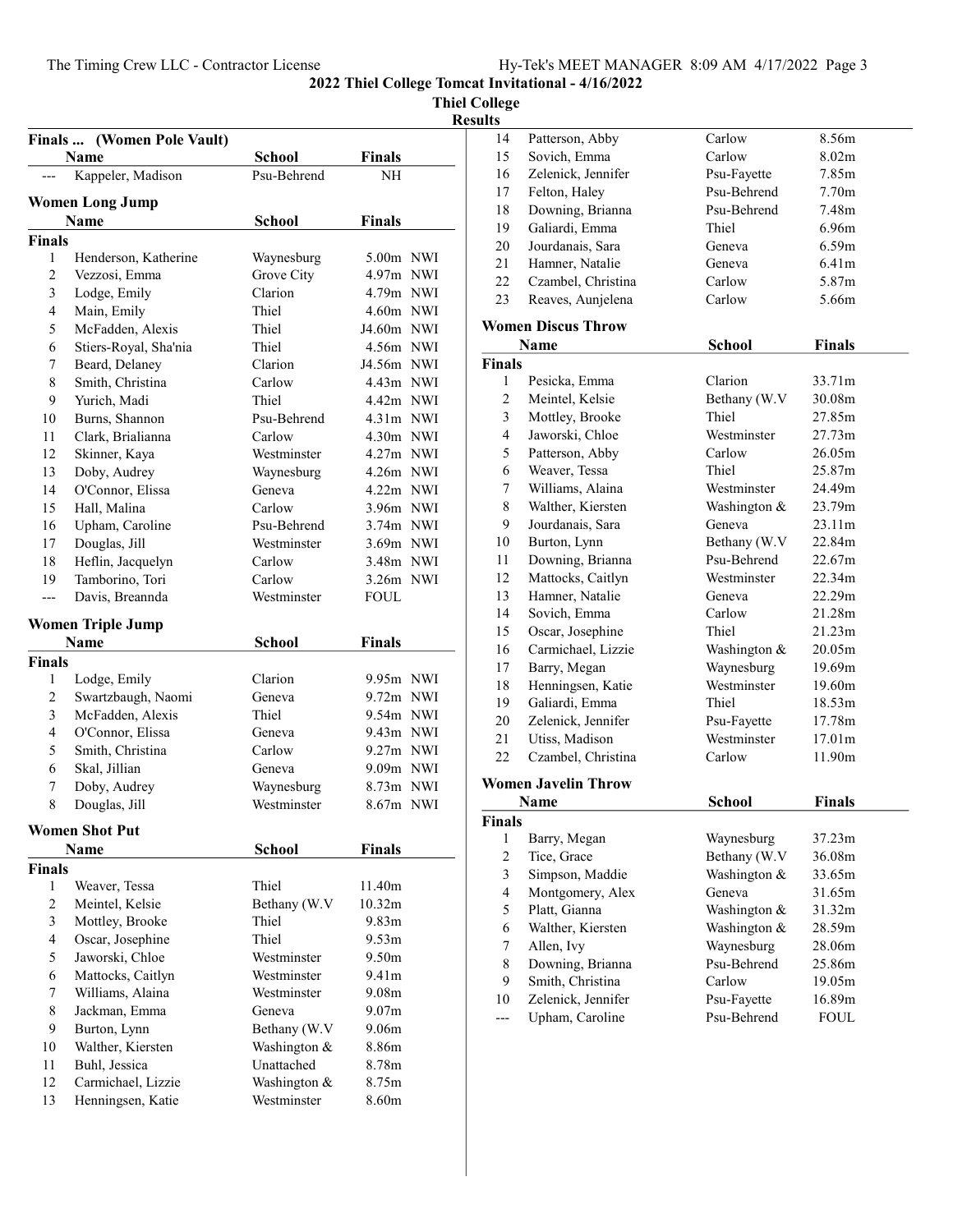Thiel College

Results

|                         | <b>Men 100 Meter Dash</b> |               |                |
|-------------------------|---------------------------|---------------|----------------|
|                         | Name                      | School        | <b>Prelims</b> |
|                         | <b>Preliminaries</b>      |               |                |
| 1                       | Royster, Tyhir            | Carlow        | $11.24q + 0.0$ |
| $\mathbf{2}$            | Love, Shamar              | Westminster   | $11.28q - 1.1$ |
| 3                       | Stehlik, Eric             | Psu-Behrend   | $11.31q + 0.0$ |
| $\overline{4}$          | McGlothin, Qujuan         | Bethany (W.V) | $11.35q - 0.9$ |
| 5                       | Lewis, Dez                | Geneva        | $11.54q + 0.0$ |
| 6                       | Burns, Blake              | Psu-Behrend   | $11.62q - 0.9$ |
| 7                       | Pan, Bryan                | Carlow        | $11.68q + 0.0$ |
| $\,$ 8 $\,$             | Trexler, Gabe             | Geneva        | $11.75q - 0.9$ |
| 9                       | Banks, James              | Psu-Behrend   | J11.75 -0.5    |
| 10                      | Blessing, Josh            | Geneva        | $11.76 +0.0$   |
| 11                      | Stonebraker, Bodee        | Thiel         | $J11.76 -1.1$  |
| 12                      | Postletwaite, Gavin       | Psu-Fayette   | $11.94 +0.0$   |
| 13                      | Andrews, Amari            | Geneva        | $12.07 -0.9$   |
| 14                      | Plez, James               | Psu-Fayette   | $12.12 -0.9$   |
| 15                      | Salvay, Cooper            | Psu-Fayette   | $J12.12 -0.9$  |
| 16                      | Buhl, Josh                | Psu-Behrend   | $12.26 -1.1$   |
| 17                      | Eagan, Tyler              | Grove City    | $12.27 -0.5$   |
| 18                      | Lucas, Chistopher         | Carlow        | $12.44 +0.0$   |
| 19                      | Tong, Sky                 | Psu-Behrend   | $12.69 - 0.5$  |
| 20                      | Keeler, Ben               | Geneva        | $13.29 +0.0$   |
| 21                      | Miller, Logan             | Psu-Fayette   | $14.55 - 0.5$  |
|                         |                           |               |                |
|                         | <b>Men 100 Meter Dash</b> |               |                |
|                         | <b>Name</b>               | <b>School</b> | <b>Finals</b>  |
| Finals                  |                           |               |                |
| 1                       | Love, Shamar              | Westminster   | 11.05<br>1.6   |
| $\overline{c}$          | Stehlik, Eric             | Psu-Behrend   | 11.11 1.6      |
| $\mathfrak{Z}$          | Royster, Tyhir            | Carlow        | 11.17 1.6      |
| $\overline{4}$          | Trexler, Gabe             | Geneva        | 11.36 1.6      |
| 5                       | Lewis, Dez                | Geneva        | 11.41 1.6      |
| 6                       | Burns, Blake              | Psu-Behrend   | 11.47 1.6      |
| 7                       | Pan, Bryan                | Carlow        | 11.58 1.6      |
|                         | McGlothin, Qujuan         | Bethany (W.V  | FS<br>1.6      |
|                         | <b>Men 200 Meter Dash</b> |               |                |
|                         | Name                      | School        | <b>Finals</b>  |
| Finals                  |                           |               |                |
| $\mathbf{1}$            | Love, Shamar              | Westminster   | $22.52 -2.4$   |
| $\overline{c}$          | Royster, Tyhir            | Carlow        | $22.62 -2.4$   |
| $\mathfrak{Z}$          | Stehlik, Eric             | Psu-Behrend   | 22.87 -2.4     |
| $\overline{\mathbf{4}}$ | Lewis, Dez                | Geneva        | $23.17 -2.4$   |
| 5                       | Burns, Blake              | Psu-Behrend   | $23.30 -1.1$   |
| 5                       | McGlothin, Qujuan         | Bethany (W.V  | $23.30 -2.4$   |
| $\tau$                  | Stonebraker, Bodee        | Thiel         | 23.38 -2.4     |
| $\,$ $\,$               | Trexler, Gabe             | Geneva        | $23.51 - 1.7$  |
| 9                       | Blessing, Josh            | Geneva        | 23.75 -2.4     |
| 10                      | Vioral, Jonathan          | Psu-Behrend   | $24.04 -1.1$   |
| 11                      | Hernadez, Felix           | Geneva        | $24.22 -1.1$   |
| 12                      | Salvay, Cooper            | Psu-Fayette   | 24.30 -1.7     |
| 13                      | Elgin, Joe                | Psu-Behrend   | 24.46 -1.6     |
| 14                      | Binns, Cameron            | Geneva        | $24.48 - 1.6$  |
|                         |                           |               |                |

| <b>Finals</b>  | Name                        | School        | <b>Finals</b>    |  |
|----------------|-----------------------------|---------------|------------------|--|
|                |                             |               |                  |  |
|                |                             |               |                  |  |
|                | Men 1500 Meter Run          |               |                  |  |
| 19             | Rispoli, Aidan              | Thiel         | 2:35.84          |  |
| 18             | Davis, Jacob                | Washington &  | 2:28.95          |  |
| 17             | Visosky, Jason              | Psu-Behrend   | 2:28.44          |  |
| 16             | Erdman, Drew                | Psu-Fayette   | 2:28.29          |  |
| 15             | Wolfe, Mason                | Thiel         | 2:24.23          |  |
| 14             | Donaty, Max                 | Washington &  | 2:22.14          |  |
| 13             | Myers, Braden               | Geneva        | 2:16.80          |  |
| 12             | Ballestero Farias, Sebastia | Bethany (W.V  | 2:15.90          |  |
| 11             | Hines, Kyntel               | Point Park    | 2:14.37          |  |
| 10             | Beuermann, Matt             | Thiel         | 2:14.35          |  |
| 9              | Dressler, Aden              | Washington &  | 2:11.66          |  |
| 8              | Temel, Nick                 | Psu-Behrend   | 2:10.00          |  |
| 7              | Sinclair, Jake              | Washington &  | 2:07.04          |  |
| 6              | Newsome, Brock              | Thiel         | 2:06.07          |  |
| 5              | Yeager, Clay                | Washington &  | 2:05.66          |  |
| 4              | Willis, Gabe                | Geneva        | 2:05.17          |  |
| 3              | Paul, Julian                | Washington &  | 2:02.40          |  |
| 2              | Weaver, Quintin             | Thiel         | 2:00.43          |  |
| 1              | Klein, Kody                 | Psu-Behrend   | 1:58.40          |  |
| <b>Finals</b>  |                             |               |                  |  |
|                | Name                        | <b>School</b> | <b>Finals</b>    |  |
|                | Men 800 Meter Run           |               |                  |  |
|                |                             |               |                  |  |
| 15             | Mates, Ethan                | Psu-Fayette   | 1:00.96          |  |
| 14             | Andrews, Amari              | Geneva        | 58.37            |  |
| 13             | Pinn, Joseph                | Bethany (W.V  | 57.37            |  |
| 12             | Puskaric, Alex              | Washington &  | 57.20            |  |
| 11             | Salvay, Cooper              | Psu-Fayette   | 56.68            |  |
| 10             | Latham, Jayneil             | Westminster   | 56.17            |  |
| 9              | Postletwaite, Gavin         | Psu-Fayette   | 55.14            |  |
| 8              | Hernadez, Felix             | Geneva        | 54.28            |  |
| 7              | Elgin, Joe                  | Psu-Behrend   | 54.16            |  |
| 6              | Vioral, Jonathan            | Psu-Behrend   | 53.81            |  |
| 5              | Tingley, Zac                | Psu-Behrend   | 53.39            |  |
| $\overline{4}$ | Hartman, Nick               | Psu-Behrend   | 52.90            |  |
| 3              | Baughman, Ian               | Washington &  | 52.89            |  |
| 2              | Young, Trey                 | Bethany (W.V  | 52.01            |  |
| 1              | Mussleman, Jake             | Westminster   | 51.84            |  |
| <b>Finals</b>  |                             |               |                  |  |
|                | <b>Name</b>                 | <b>School</b> | <b>Finals</b>    |  |
|                | <b>Men 400 Meter Dash</b>   |               |                  |  |
| ---            | Banks, James                | Psu-Behrend   | DNF -2.4         |  |
| 22             | Miller, Logan               | Psu-Fayette   | $30.57 -1.6$     |  |
| 21             | Noel, Jacob                 | Psu-Fayette   | $28.04 -1.6$     |  |
| 20             | Fugman, Frank               | Thiel         | $26.26 -1.6$     |  |
| 18             | Plez, James                 | Psu-Fayette   | $24.75 - 1.7$    |  |
| 18             | Buhl, Josh                  | Psu-Behrend   | 24.75 -1.7       |  |
| 17             | Tingley, Zac                | Psu-Behrend   | J24.61<br>$-1.7$ |  |
| 16             | Young, Trey                 | Bethany (W.V  | J24.61<br>$-1.1$ |  |
| 15             | Andrews, Amari              | Geneva        | 24.56 -1.7       |  |
| uns            |                             |               |                  |  |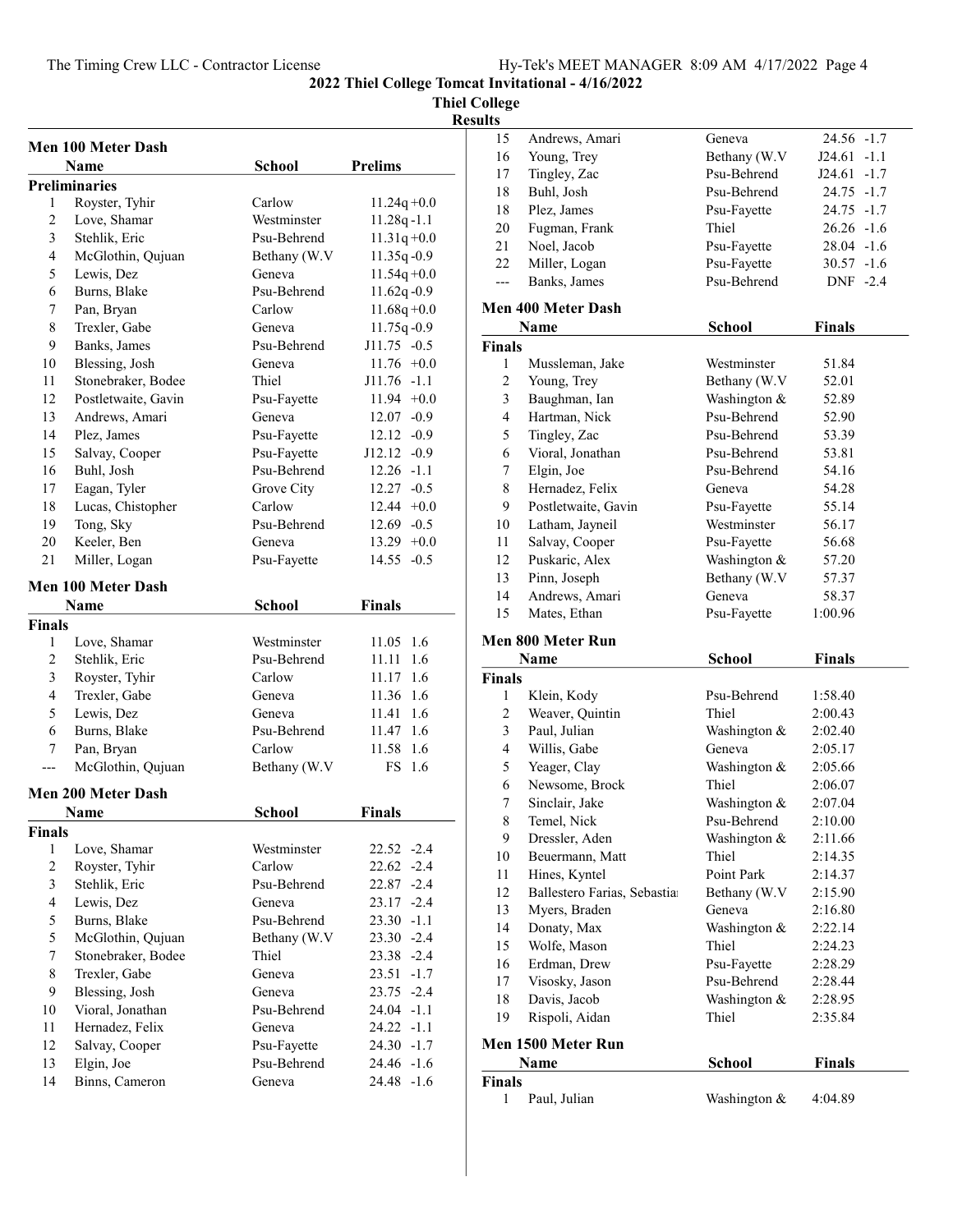## Thiel College

| Results |
|---------|
|---------|

|                | Finals  (Men 1500 Meter Run) |               |               |        |
|----------------|------------------------------|---------------|---------------|--------|
|                | <b>Name</b>                  | School        | Finals        |        |
| 2              | Sinclair, Jake               | Washington &  | 4:05.63       |        |
| 3              | Newsome, Brock               | Thiel         | 4:10.37       |        |
| 4              | Pennington, Brock            | Washington &  | 4:11.41       |        |
| 5              | Myers, Phoenix               | Psu-Behrend   | 4:11.66       |        |
| 6              | Stack, Jordan                | Geneva        | 4:24.95       |        |
| 7              | Donaty, Max                  | Washington &  | 4:29.91       |        |
| 8              | Kerr, Bennett                | Psu-Behrend   | 4:30.30       |        |
| 9              | Beuermann, Matt              | Thiel         | 4:33.72       |        |
| 10             | Steich, Adam                 | Geneva        | 4:33.93       |        |
| 11             | Schach, Andy                 | Point Park    | 4:37.69       |        |
| 12             | Wolfe, Mason                 | Thiel         | 4:38.65       |        |
| 13             | George, Joey                 | Psu-Behrend   | 4:39.35       |        |
| 14             | Rispoli, Aidan               | Thiel         | 4:39.77       |        |
| 15             | Davis, Jacob                 | Washington &  | 4:40.49       |        |
| 16             | Visosky, Jason               | Psu-Behrend   | 4:41.93       |        |
| 17             | Gostev, Alex                 | Psu-Fayette   | 5:04.53       |        |
|                |                              |               |               |        |
|                | Men 5000 Meter Run           |               |               |        |
|                | Name                         | School        | <b>Finals</b> |        |
| <b>Finals</b>  |                              |               |               |        |
| 1              | Minda, Mitchell              | Psu-Fayette   | 16:34.89      |        |
| $\overline{c}$ | Zucco, Dominic               | Point Park    | 16:42.08      |        |
| 3              | Pakozdi, Chad                | Thiel         | 16:43.45      |        |
| 4              | Kerr, Bennett                | Psu-Behrend   | 16:47.27      |        |
| 5              | George, Joey                 | Psu-Behrend   | 17:18.18      |        |
| 6              | George, Emil                 | Psu-Behrend   | 17:22.99      |        |
| 7              | Millison, Nick               | Washington &  | 17:35.06      |        |
| 8              | Krieger, Austin              | Thiel         | 18:27.17      |        |
| 9              | Wise, Dylan                  | Bethany (W.V  | 18:32.41      |        |
| 10             | Post, Nick                   | Psu-Behrend   | 18:34.53      |        |
| 11             | Sheehan, Kevin               | Carlow        | 20:25.27      |        |
|                |                              |               |               |        |
|                | Men 10000 Meter Run          |               |               |        |
|                | <b>Name</b>                  | School        | <b>Finals</b> |        |
| <b>Finals</b>  |                              |               |               |        |
| 1              | Dyar, John                   | Point Park    | 35:25.09      |        |
|                | <b>Men 110 Meter Hurdles</b> |               |               |        |
|                | Name                         | <b>School</b> | <b>Finals</b> |        |
| <b>Finals</b>  |                              |               |               |        |
| 1              | Patton, Jacob                | Westminster   | 15.51         | $-0.3$ |
| $\overline{c}$ | Burns, Blake                 | Psu-Behrend   | 15.84         | $-0.3$ |
| 3              | Baughman, Ian                | Washington &  | $16.06 - 0.3$ |        |
| $\overline{4}$ | Beckford, Malik              | Thiel         | $16.08 - 0.3$ |        |
| 5              | Kamenski, Anthony            | Westminster   | $16.83 - 0.3$ |        |
| 6              | Hardman, Eric                | Geneva        | 18.01         | $-0.3$ |
| 7              | Cline, Brian                 | Geneva        | 18.21         | $-0.3$ |
|                |                              |               |               |        |
|                | <b>Men 400 Meter Hurdles</b> |               |               |        |
|                | Name                         | <b>School</b> | <b>Finals</b> |        |
| <b>Finals</b>  |                              |               |               |        |
| 1              | Hardman, Eric                | Geneva        | 59.20         |        |
| $\overline{2}$ | Kamenski, Anthony            | Westminster   | 59.22         |        |
| 3              | Thiec, Cole                  | Waynesburg    | 1:01.82       |        |

| นเเร                |                                                    |                        |                   |  |
|---------------------|----------------------------------------------------|------------------------|-------------------|--|
| $\overline{4}$      | Pan, Bryan                                         | Carlow                 | 1:02.27           |  |
| 5                   | Lucas, Chistopher                                  | Carlow                 | 1:06.59           |  |
| 6                   | Puskaric, Alex                                     | Washington &           | 1:09.97           |  |
| 7                   | Aggrey, Edmund                                     | Bethany (W.V)          | 1:10.99           |  |
|                     |                                                    |                        |                   |  |
|                     | <b>Men 3000 Meter Steeplechase</b><br>Name         | <b>School</b>          | <b>Finals</b>     |  |
|                     |                                                    |                        |                   |  |
| <b>Finals</b><br>1  |                                                    |                        |                   |  |
|                     | Dressler, Aden                                     | Washington &           | 10:03.99          |  |
| 2                   | Domencic, Aidan                                    | Psu-Behrend            | 10:19.75          |  |
| 3<br>$\overline{4}$ | Pakozdi, Chad                                      | Thiel                  | 10:25.66          |  |
|                     | Temel, Nick                                        | Psu-Behrend            | 10:39.61          |  |
| 5                   | Hernandez, Michael                                 | Geneva                 | 11:13.84          |  |
| 6                   | Erdman, Drew                                       | Psu-Fayette            | 11:46.09          |  |
|                     | Men 4x100 Meter Relay                              |                        |                   |  |
|                     | Team                                               | <b>Relay</b>           | <b>Finals</b>     |  |
| <b>Finals</b>       |                                                    |                        |                   |  |
| 1                   | Westminster (Pa.)                                  | A                      | 42.42             |  |
|                     | 1) Sams, Amon                                      | 2) Beard, Ryan         |                   |  |
|                     | 3) Clark, Komari                                   | 4) Love, Shamar        |                   |  |
| 2                   | Thiel                                              | А                      | 46.91             |  |
|                     | 1) Stonebraker, Bodee                              | 2) Pattison, Jacob     |                   |  |
|                     | 3) Lake, Legion                                    | 4) Beckford, Malik     |                   |  |
| 3                   | Psu-Fayette                                        | A                      | 48.28             |  |
|                     | 1) Plez, James                                     | 2) Postletwaite, Gavin |                   |  |
|                     | 3) Salvay, Cooper                                  | 4) Noel, Jacob         |                   |  |
|                     | Men 4x400 Meter Relay                              |                        |                   |  |
|                     |                                                    |                        |                   |  |
|                     | Team                                               |                        | <b>Finals</b>     |  |
| <b>Finals</b>       |                                                    | <b>Relay</b>           |                   |  |
| 1                   | Psu-Behrend                                        | A                      | 3:32.93           |  |
|                     | 1) Stehlik, Eric                                   | 2) Tingley, Zac        |                   |  |
|                     | 3) Hartman, Nick                                   | 4) Klein, Kody         |                   |  |
| 2                   | Geneva                                             | А                      | 3:36.28           |  |
|                     | 1) Bailey, Nick                                    | 2) Hernadez, Felix     |                   |  |
|                     | 3) Willis, Gabe                                    | 4) Data, Dom           |                   |  |
| 3                   | Thiel                                              | А                      | 3:43.06           |  |
|                     | 1) Stonebraker, Bodee                              | 2) Pattison, Jacob     |                   |  |
|                     | 3) Lake, Legion                                    | 4) Newsome, Brock      |                   |  |
| 4                   | Thiel                                              | В                      | 3:52.15           |  |
|                     | 1) Beuermann, Matt                                 | 2) Pakozdi, Chad       |                   |  |
|                     | 3) Rispoli, Aidan                                  | 4) Wolfe, Mason        |                   |  |
|                     | Men High Jump                                      |                        |                   |  |
|                     | Starting Height: 5' 5" then up by 5 cm. increments |                        |                   |  |
|                     | Name                                               | <b>School</b>          | Finals            |  |
| <b>Finals</b>       |                                                    |                        |                   |  |
| 1                   | Hetrick, Samuel                                    | Psu-Behrend            | 2.00 <sub>m</sub> |  |
| 2                   | Fricko, Declan                                     | Washington &           | 1.80m             |  |
| $\mathfrak{Z}$      | Sciarro, Nate                                      | Washington &           | 1.75m             |  |
| 4                   | Postletwaite, Gavin                                | Psu-Fayette            | 1.70m             |  |
| 5                   | Bhambhwani, Anand                                  | Psu-Behrend            | 1.65m             |  |
| ---                 | Garman, Kyle                                       | Geneva                 | NH                |  |
| ---                 | Larkin, Michael                                    | Garden State           | NH                |  |
| ---                 | Learn, Caleb                                       | Thiel                  | NH                |  |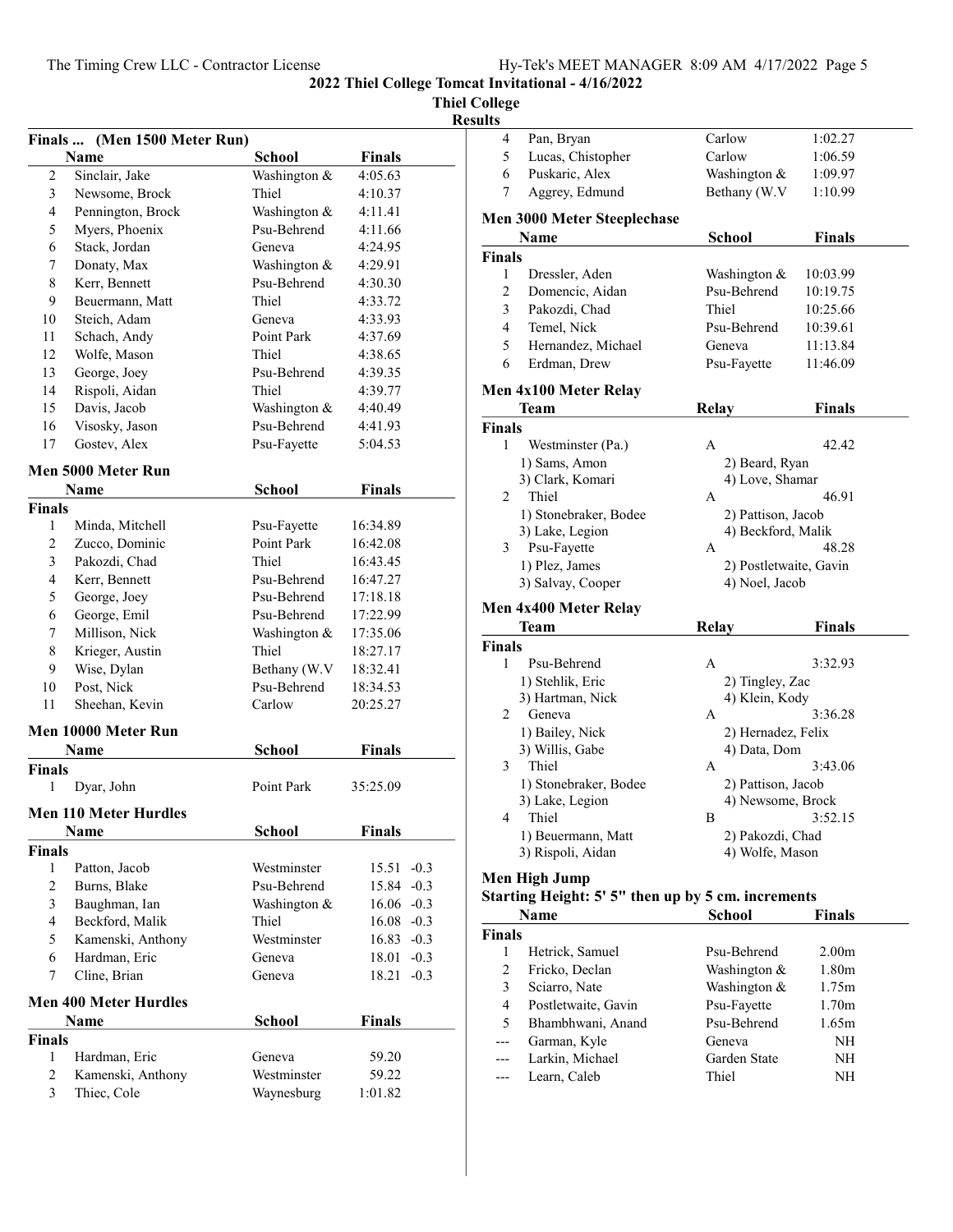## Thiel College

Results

|                     | Starting Height: 10' 0" then up by 15 cm. increments<br><b>Name</b> | <b>School</b>        | <b>Finals</b>    |  |
|---------------------|---------------------------------------------------------------------|----------------------|------------------|--|
| <b>Finals</b>       |                                                                     |                      |                  |  |
| $\mathbf{1}$        | Makai, Lucas                                                        | Psu-Behrend          | 3.80m            |  |
| $---$               | Daghestani, Islam                                                   | Psu-Behrend          | NH               |  |
| ---                 | LaChut, Nick                                                        | Psu-Behrend          | NH               |  |
| $---$               | Festa, Ryan                                                         | Psu-Behrend          | NH               |  |
| ---                 | Miller, Logan                                                       | Psu-Fayette          | NH               |  |
|                     |                                                                     |                      |                  |  |
|                     | <b>Men Long Jump</b><br><b>Name</b>                                 | School               | <b>Finals</b>    |  |
| <b>Finals</b>       |                                                                     |                      |                  |  |
| 1                   | Sciarro, Nate                                                       | Washington &         | 6.75m NWI        |  |
| 2                   | Ennis, Peyton                                                       | Thiel                | 6.58m NWI        |  |
| 3                   | Longjohn, Andrew                                                    | Grove City           | $6.51m$ NWI      |  |
| $\overline{4}$      | Larkin, Michael                                                     | Garden State         | 6.35m NWI        |  |
| 5                   | Pinn, Joseph                                                        | Bethany (W.V)        | $6.31m$ NWI      |  |
| 6                   | Beckford, Malik                                                     | Thiel                | 6.29m NWI        |  |
| 7                   | States, Evan                                                        | Psu-Behrend          | $6.23m$ NWI      |  |
| 8                   | Laslavic, Matt                                                      | Psu-Behrend          | J6.23m NWI       |  |
| 9                   | Williams, Andre                                                     | Thiel                | $6.00m$ NWI      |  |
| 10                  | Aggrey, Edmund                                                      | Bethany (W.V         | 5.91m NWI        |  |
| 11                  | Helbling, Adam                                                      | Waynesburg           | 5.87m NWI        |  |
| 12                  | Plez, James                                                         | Psu-Fayette          | 5.80m NWI        |  |
| 13                  | Tong, Sky                                                           | Psu-Behrend          | 5.68m NWI        |  |
| 14                  | Baker, Trevor                                                       | Thiel                | 5.56m NWI        |  |
| 15                  | Bhambhwani, Anand                                                   | Psu-Behrend          | 5.50m NWI        |  |
| 16                  | Kemerer, Andrew                                                     | Waynesburg           | 5.46m NWI        |  |
| 17                  | Hernadez, Felix                                                     | Geneva               | 5.37m NWI        |  |
| 18                  | Latham, Jayneil                                                     | Westminster          | 5.20m NWI        |  |
| 19                  | Learn, Caleb                                                        | Thiel                | 5.02m NWI        |  |
| $---$               | Garman, Kyle                                                        | Geneva               | FOUL             |  |
|                     |                                                                     |                      |                  |  |
|                     | <b>Men Triple Jump</b><br>Name                                      | <b>School</b>        | <b>Finals</b>    |  |
| <b>Finals</b>       |                                                                     |                      |                  |  |
| 1                   | Ennis, Peyton                                                       | Thiel                | 13.36m NWI       |  |
| 2                   | Garman, Kyle                                                        | Geneva               | 12.90m NWI       |  |
| 3                   | Laslavic, Matt                                                      | Psu-Behrend          | 12.44m NWI       |  |
| $\overline{4}$      | Kemerer, Andrew                                                     | Waynesburg           | 11.88m NWI       |  |
| 5                   | Williams, Andre                                                     | Thiel                | 11.85m NWI       |  |
| 6                   | Bhambhwani, Anand                                                   | Psu-Behrend          | 11.79m NWI       |  |
| 7                   | Baker, Trevor                                                       | Thiel                | 11.75m NWI       |  |
| $\,$ $\,$           | Aggrey, Edmund                                                      | Bethany (W.V         | 11.64m NWI       |  |
| 9                   | Tong, Sky                                                           | Psu-Behrend          | 11.13m NWI       |  |
| 10                  | States, Evan                                                        | Psu-Behrend          | 10.85m NWI       |  |
|                     |                                                                     |                      |                  |  |
|                     | <b>Men Shot Put</b><br>Name                                         | School               | <b>Finals</b>    |  |
|                     |                                                                     |                      |                  |  |
|                     | Rose, Jacob                                                         | Psu-Behrend          | 13.52m           |  |
| <b>Finals</b>       |                                                                     |                      |                  |  |
| 1                   |                                                                     |                      |                  |  |
| $\overline{c}$<br>3 | Segura, Giovanni<br>Sheely, Aiden                                   | Geneva<br>Waynesburg | 12.95m<br>12.94m |  |

| ulto           |                          |              |                    |
|----------------|--------------------------|--------------|--------------------|
| 5              | Parenti, James           | Grove City   | 12.72m             |
| 6              | Hillard, Garrett         | Waynesburg   | 12.59m             |
| 7              | Nye, Michael             | Psu-Behrend  | 12.05m             |
| 8              | Mathiot, Josh            | Geneva       | 11.41m             |
| 9              | Thomas, Jackson          | Geneva       | 11.18m             |
| 10             | Mathews, Robert          | Grove City   | 10.97m             |
| 11             | Rager, Keith             | Thiel        | 10.78m             |
| 12             | Howard, Matt             | Westminster  | 10.70 <sub>m</sub> |
| 13             | Kobielus, Nicholas       | Thiel        | 10.45m             |
| 14             | Gilman, Jack             | Bethany (W.V | 10.33m             |
| 15             | Holliday, Alonzo         | Thiel        | 10.24m             |
| 16             | Baileys, Anthony         | Thiel        | 9.75m              |
|                |                          | Westminster  | 9.20 <sub>m</sub>  |
| 17             | Dean, Nate               |              |                    |
| 18             | Fofang, Tsi              | Bethany (W.V | 8.95m              |
| 19             | Pearce, Tyler            | Bethany (W.V | 8.69m              |
| 20             | Noel, Jacob              | Psu-Fayette  | 6.94m              |
| ---            | Fedoush, Ben             | Bethany (W.V | <b>FOUL</b>        |
|                | <b>Men Discus Throw</b>  |              |                    |
|                | <b>Name</b>              | School       | <b>Finals</b>      |
| <b>Finals</b>  |                          |              |                    |
| 1              | Parenti, James           | Grove City   | 42.82m             |
| $\overline{2}$ | Dabrowski, Dan           | Psu-Behrend  | 42.15m             |
| 3              | Foust, Noah              | Geneva       | 40.85m             |
| 4              | Fedoush, Ben             | Bethany (W.V | 37.97m             |
| 5              | Fugman, Frank            | Thiel        | 32.90m             |
| 6              | Mathews, Robert          | Grove City   | 32.82m             |
| 7              | Kurtz, Josh              | Westminster  | 32.61m             |
| 8              | Segura, Giovanni         | Geneva       | 30.96m             |
| 9              | Rager, Keith             | Thiel        | 30.01m             |
| 10             | Nye, Michael             | Psu-Behrend  | 29.80m             |
| 11             | Hillard, Garrett         | Waynesburg   | 29.58m             |
| 12             | Howard, Matt             | Westminster  | 29.12m             |
| 13             | Holliday, Alonzo         | Thiel        | 28.44m             |
| 14             | Hampton, Garret          | Washington & | 28.00m             |
| 15             | Sheely, Aiden            | Waynesburg   | 27.84m             |
| 16             | Thomas, Jackson          | Geneva       | 27.72m             |
| 17             | Mathiot, Josh            | Geneva       | 27.34m             |
| 18             | Gilman, Jack             | Bethany (W.V | 27.05m             |
| 19             | Baileys, Anthony         | Thiel        | 25.60m             |
| 20             | Laslavic, Matt           | Psu-Behrend  | 24.68m             |
| 21             | Rose, Jacob              | Psu-Behrend  | 23.79m             |
| 22             | Huey, Isaac              | Waynesburg   | 23.77m             |
| 23             | Dean, Nate               | Westminster  | 22.30m             |
| 24             | Trexler, Gabe            | Geneva       | 21.97m             |
| 25             | Pearce, Tyler            | Bethany (W.V | 21.05m             |
| 26             | Noel, Jacob              | Psu-Fayette  | 14.03m             |
|                | <b>Men Javelin Throw</b> |              |                    |
| <b>Name</b>    |                          | School       | <b>Finals</b>      |
| <b>Finals</b>  |                          |              |                    |
| 1              | Ray, Seth                | Grove City   | 55.06m             |
| $\mathfrak{2}$ | Laslavic, Matt           | Psu-Behrend  | 52.76m             |
| 3              | Kennedy, Henry           | Unattached   | 51.80m             |
| 4              | Huey, Isaac              | Waynesburg   | 49.99m             |
| 5              | Longjohn, Andrew         | Grove City   | 48.00m             |
|                |                          |              |                    |